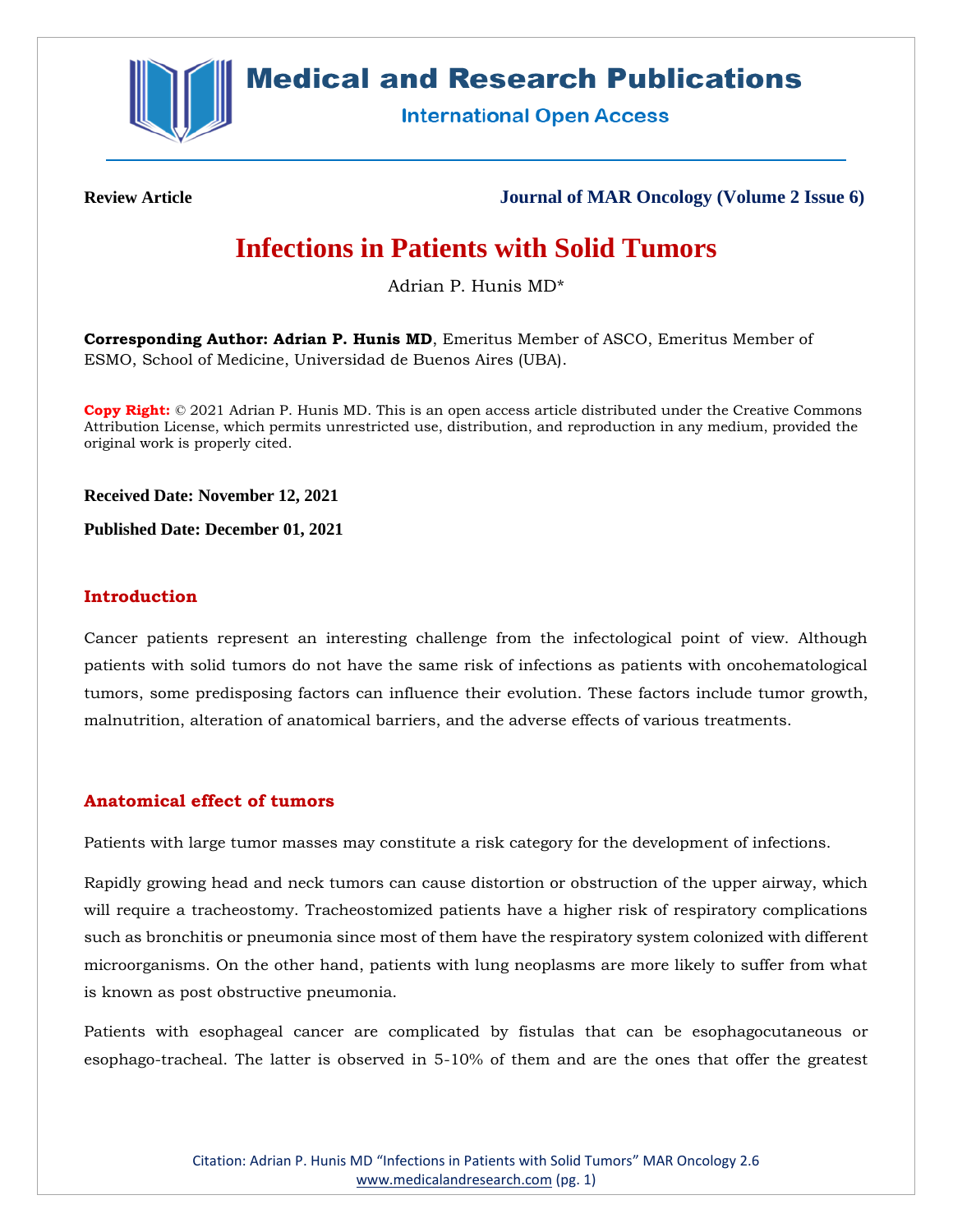problems, being a frequent cause of aspiration pneumonia as a consequence of aerodigestive communication.

Gynecological or urinary tract tumors often cause obstruction or alteration in the urinary tree. This results in stasis and/or urine reflux thus increasing the risk of urinary infections.

Added to this is the fact that some patients require the placement of devices to unclog the urinary system such as double j catheters or nephrostomies, and others require indwelling urinary catheterization or intermittent catheterization. In each particular case, the indication for antibiotic treatment for each episode, or the decision for prophylactic antibiotic treatment, should be prioritized.

The complication associated with rapidly growing intra-abdominal tumors is necrosis and abscess, causing prolonged fever. In this case, the benefit of combined medical and surgical treatment will have to be evaluated.

Skin and soft tissue tumors also suffer this type of complication, generating large masses that ulcerate and become necrotic. This leads to colonization with multiple microorganisms and subsequent infection. In these cases, deformation, bleeding and bad smell are causes of social isolation.

Patients with breast cancer who underwent surgery with lymph node dissection suffer from lymphangitis, altering lymphatic drainage. These patients suffer cellulitis of the upper limbs ipsilateral to the tumor more frequently than the normal population.

#### **Treatment effects**

#### **1.Effects of radiation therapy:**

• Head and neck: in this area, the radiation treatment can result in distortion of the airway, associated with edema of the compromised tissues. Lymphatics and vasculature can also be obliterated. In soft tissues, this can manifest as swelling and redness of the affected area clinically simulating an infection, and the alteration in the vasculature and lymphatics favors it.

• Lungs: pulmonary fibrosis secondary to radiation therapy is common. In these cases, physical examination of the patients reveals the fine "velcro-like" crackles characteristic of fibrosis. Changes can also be seen on the chest x-ray. Therefore, the antecedent is important in these cases to rank it before a respiratory exacerbation.

• Gastrointestinal system: the intestine is very vulnerable to radiation causing the so-called actinic enteritis. This results from vascular injury and progressive ischemia, and the factors involved in its appearance are the fraction of the daily dose, the total dose administered and the volume of tissue included in the field to be irradiated.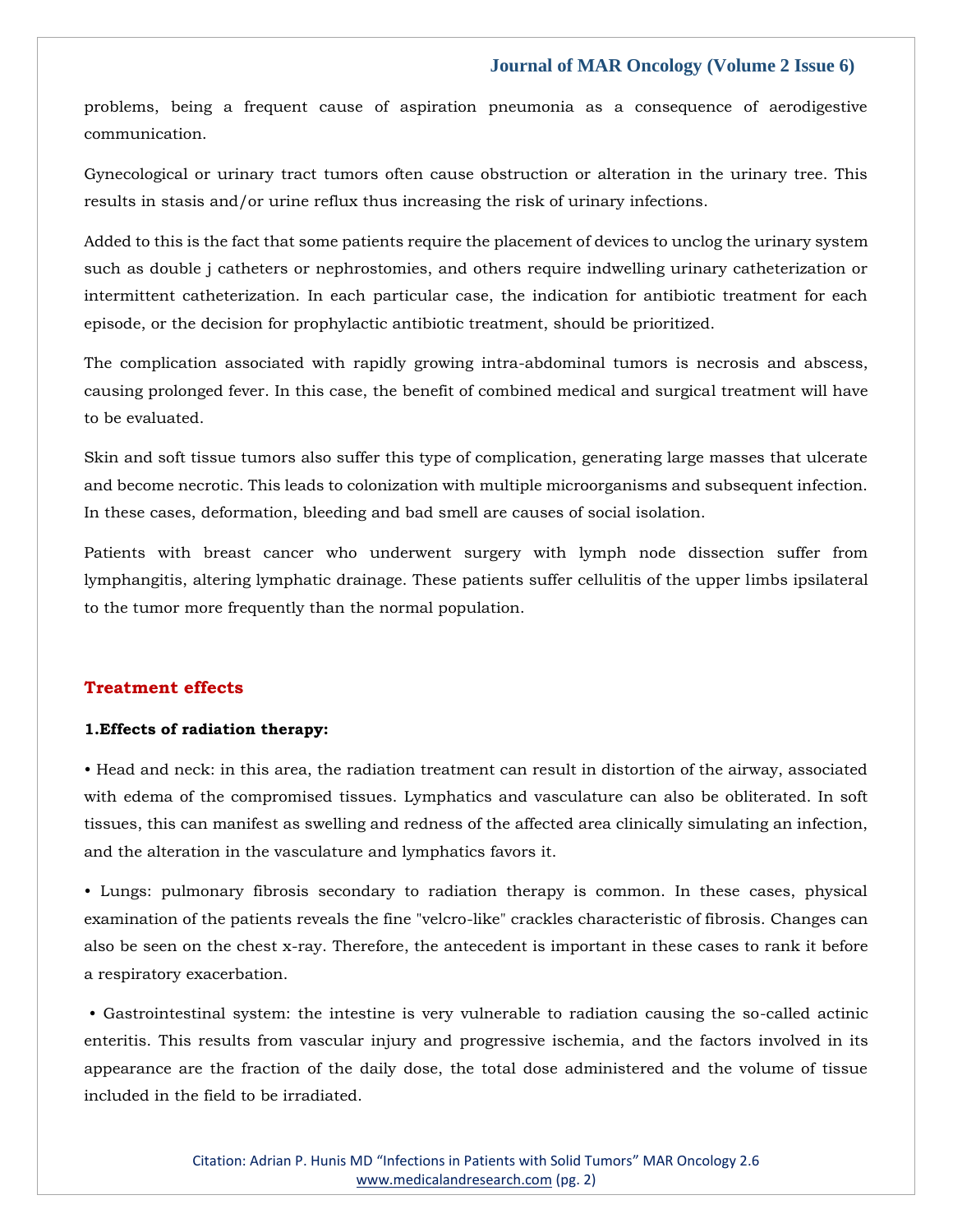Most symptoms are self-limited and disappear when treatment is complete. Chronic complications are seen months after radiation therapy is complete and can result in intestinal obstructions, perforations, bleeding, and fistula formation. Treatment is surgical in 2-17% of cases and is generally associated with the radiant treatment of gynecological, urinary, and rectal tumors. The patients with the greatest predisposition to suffer actinic enteritis are those with a history of abdominal surgeries and those undergoing simultaneous chemotherapy with drugs such as 5-fluorouracil. They have a greater predisposition to suffer invasive infections since there is an alteration of one of the mucosal barriers of the greater surface.

•Genitourinary system: actinic cystitis is also a frequent entity among patients who receive radiotherapy in the bladder area. Symptoms mimic those of a urinary tract infection, and cultures are always negative. There may even be hematuria.

• Osteo-radionecrosis: during the radiant treatment of malignant tumors, normal cells are also damaged. Non-tumor cells are heterogeneous in their origin and their sensitivity to radiation.

In descending order are tumor cells, endothelium, fibroblasts, muscle tissue, and nerves. This entity is the most serious complication of radiotherapy and the incidence varies between 10-15%, the mandible being the most frequent location. Physiologically, there is a decrease in the number and caliber of blood vessels. The sequence in the development of osteoradionecrosis is radiation, formation of hypoxichypocellular-hypovascular tissue and tissue destruction. One of the complications of this disease is infection. The tissues are permanently exposed, they are colonized and the loss of the regeneration and repair capacity of these lesions favors infection, and also facilitates their dissemination. Another associated symptom is the bad smell associated with the presence of anaerobic microorganisms.

• Skin and soft tissues: the alteration in the architecture of the skin tissues generated by radiation therapy leads to problems in the healing of the tissues.

Normal healing includes three phases: the inflammatory phase, the proliferation phase, and the maturation phase.

These patients not only have altered skin structure but other factors associated with treatment such as chemotherapy drugs and corticosteroids are added. Therefore, the evolution of surgical procedures in these patients may be affected by the alteration in healing caused by the treatment of the underlying tumor.

#### **2) Effects of chemotherapy**

Patients exposed to chemotherapy are subject to multiple organ damage. These patients should perform a thorough history and a thorough pretreatment physical examination to determine the underlying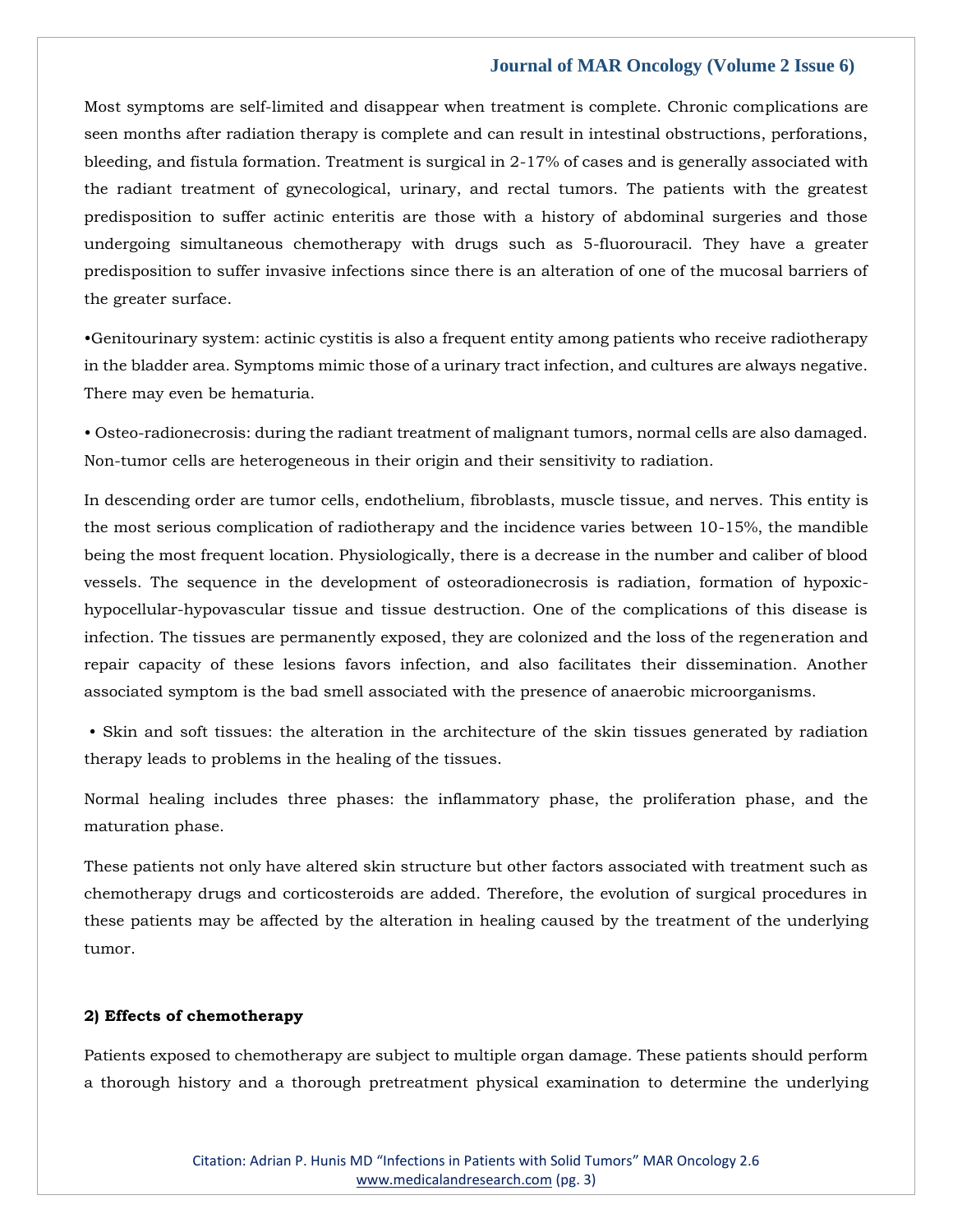clinical status. A list with all the drugs that the patient has received, the time they received them and the doses of them must be present in the medical record.

• Bleomycin-induced pneumonitis (NIB): Bleomycin is an antibiotic with antitumor effect discovered in 1966, originally isolated from a fungus (Streptomyces verticillus). This agent is very useful for various types of tumors such as lymphomas, germ tumors, squamous cell carcinomas, Kaposi's sarcoma, cervical cancer, and head and neck tumors. The most important toxic effect of this drug is NIB. The central event for the development of this disease is endothelial damage to the pulmonary vasculature secondary to the release of cytokines and free radicals that can result in pulmonary fibrosis. It can manifest itself clinically gradually during treatment and up to 6 months after it has been discontinued. The clinical manifestations are very similar to those of infectious pulmonary pictures, so the final diagnosis of NIB is by exclusion.

Other diseases are excluded through negative sputum cultures, PCR for viruses, or serological determinations for specific lung pathogens. Generally, these patients are medicated with antibiotics but they evolve in a torpid way.

Other studies that help the diagnosis of pulmonary fibrosis are those that evaluate lung volumes. Although there are no proven effective treatments, corticosteroids are widely used. Patients who survive NIB fully recover lung capacity and normalize the chest radiograph.

• Mucositis: even though approximately 75% of cancer patients develop mucositis of variable degrees after chemotherapy, only 40% of the total have solid tumors. Of this group, the most affected are those patients with head and neck tumors who receive combined treatment with chemotherapy and radiotherapy. Mucosal damage is an important factor in the development of systemic infections in previously colonized patients. Some microorganisms exacerbate the lesions and consequently increase the susceptibility to systemic infections by other commensal microorganisms. The clinical presentation of infectious mucositis can be indistinguishable from those induced by drugs. It is characterized by the presence of erythema, ulcers, bleeding, or exudate.

The list of drugs that cause mucositis is extensive, but among the most common are: methotrexate, 5 fluorouracil, cisplatin, cytarabine, and etoposide. The course of the disease after a standard or high dose of chemotherapy drugs parallels the neutropenia that occurs in these patients. The first manifestations are seen near the nadir of neutropenia and resolve simultaneously with hematologic recovery.

Several germs are associated with systemic infections secondary to mucositis. Among the most important is Streptococcus viridans.

Others but less frequent are vancomycin-resistant enterococci in previously colonized anaerobic patients and there are some reports of secondary invasive fungal infections by Candida and Aspergillus sp.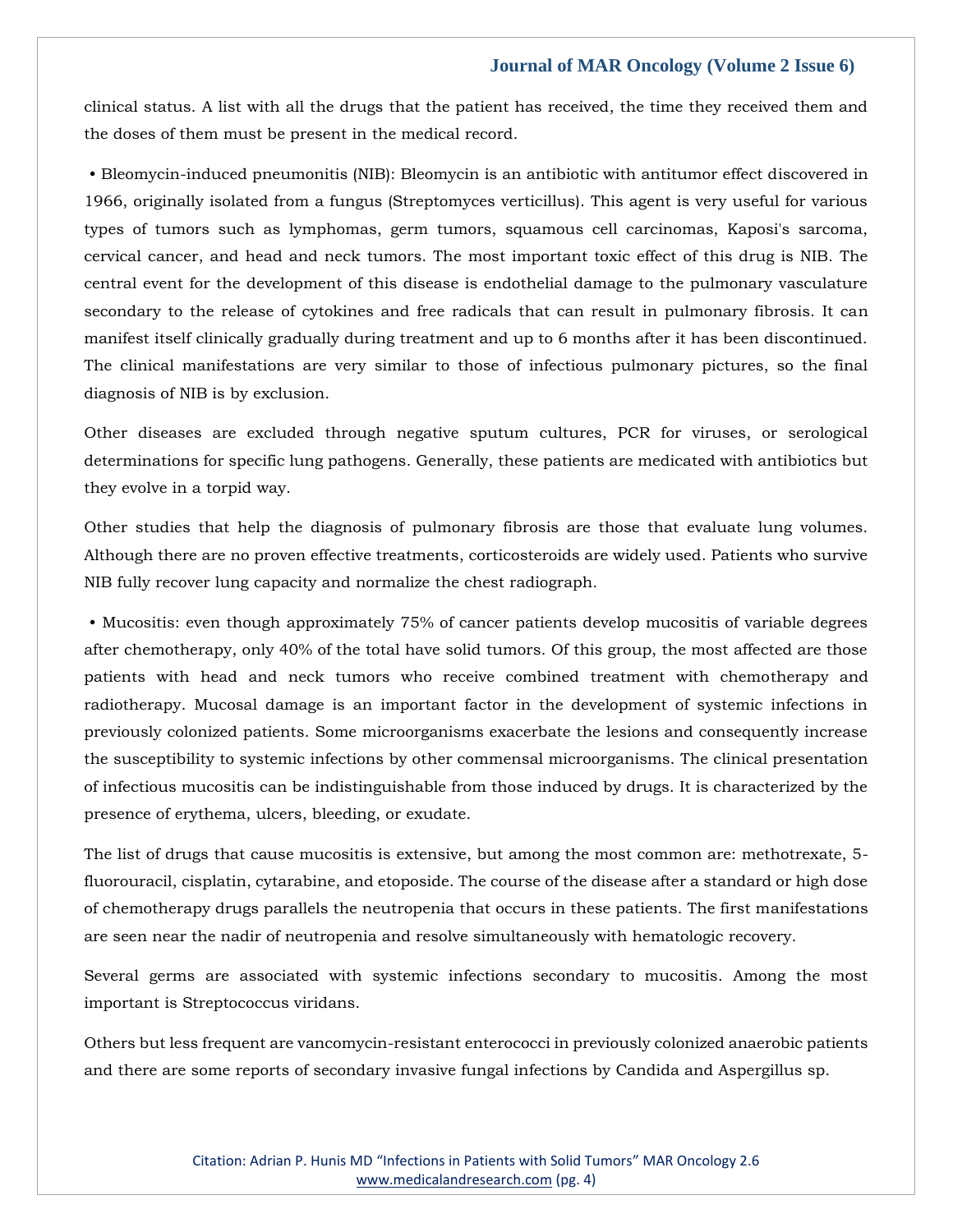#### **Effect of corticosteroids**

Corticosteroids are used in some cases as part of chemotherapy treatment and in other cases as part of supportive treatment, for example in patients with tumor lesions in the spine, or masses in the central nervous system, to reduce secondary edema. These high-dose drugs restrict the accumulation of neutrophils at the site of inflammation by reducing their adherence capacity and decreasing their chemotactic activity. They also decrease the phagocytosis of microorganisms and their intracellular death.

The loss of neutrophil function deprives the host of a primary defense mechanism against invading microorganisms, allowing infections to occur and their subsequent spread. The microorganisms most frequently associated with cellular immunosuppression generated by corticosteroids are shown in Table 1.

Table 1: Common microorganisms related to the type of immunosuppression

TYPE OF IMMUNOSUPPRESSION PATHOGENS

Impaired cell-mediated immunity. • Herpes simplex

• Herpes zoster

- Cytomegalovirus and Epstein-Bar
	- Adenovirus
- Respiratory syncytial virus, Influenza and Parainfluenza
	- Listeria monocytogenes
		- Nocardia species
	- Human papillomavirus
	- Mycobacterium tuberculosis
	- Nontuberculous mycobacteria
		- Pneumocystis carinii
		- Aspergillus species
		- Cryptococcus neoformans
		- Histoplasma capsulatum

Citation: Adrian P. Hunis MD "Infections in Patients with Solid Tumors" MAR Oncology 2.6 [www.medicalandresearch.com](http://www.medicalandresearch.com/) (pg. 5)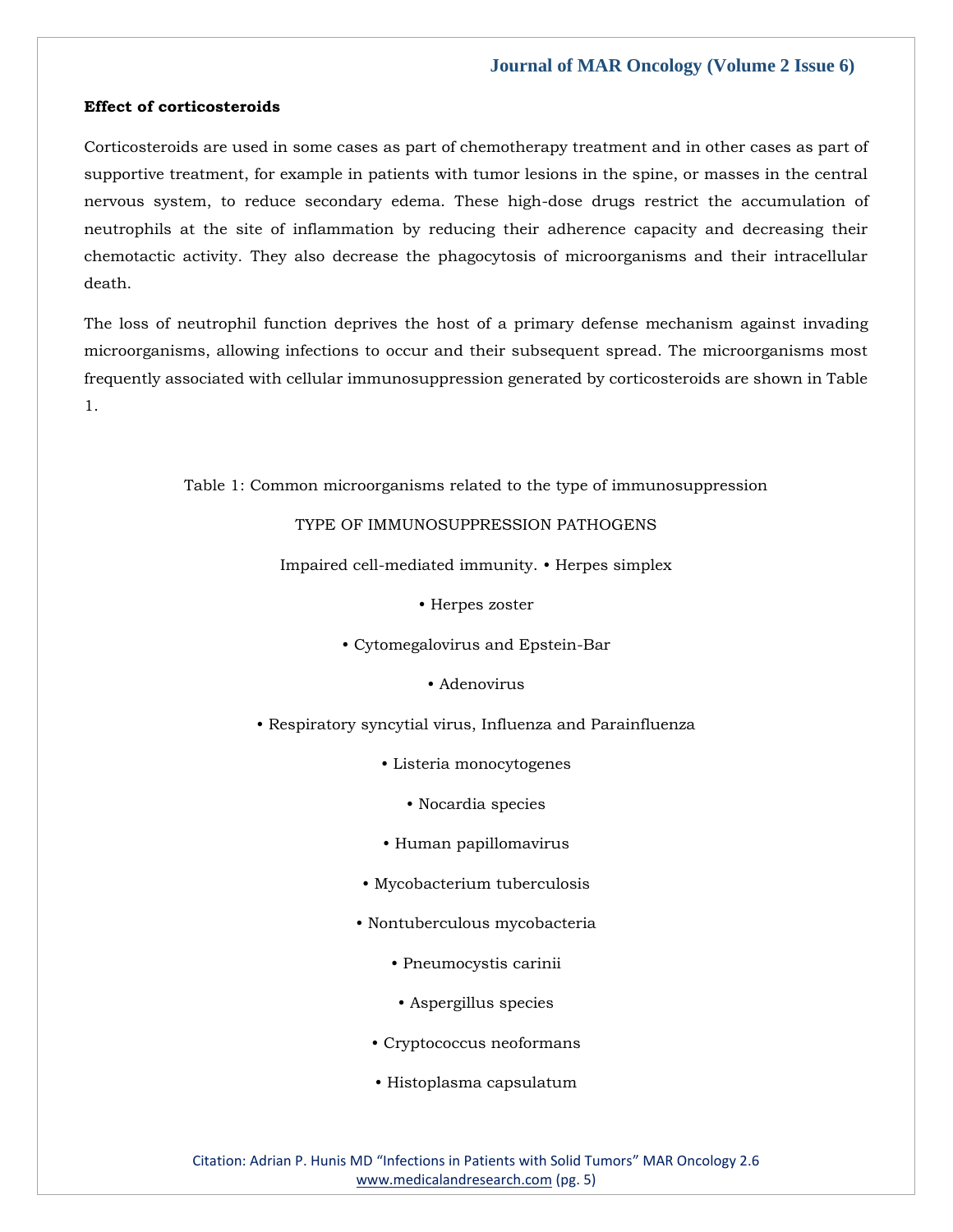- Coccidiodes inmitis
- Toxoplasma gondii

### **Frequent infections in patients with solid tumors**

The population of cancer patients has increased its survival in recent years thanks to the evolution of chemotherapy treatments, being more exposed to infections.

To this are added other risk factors such as the presence of devices, nutritional deterioration, immunological alteration secondary to treatment or associated with the primary tumor, etc.

All of this alters the epidemiology of infections.

Tumors that spread into the surrounding tissues destroying the mucous and epithelial barriers produce local inflammation and subsequent necrosis, leaving in their wake a predisposed terrain for bacterial proliferation. The same happens with the obstruction of ducts such as the bronchioles, the ureters, the gastrointestinal tract, the biliary tree and the secretion ducts of the exocrine glands, which results in an accumulation of fluids favoring the development of infections.

#### **1.Pneumonia**

Patients with solid tumors have an increased risk of suffering from pneumonia but also have a higher risk of developing torpidly despite treatment.

This is attributable to various causes. The existence of an occupying lung mass in cases of lung tumors favors post obstructive pneumonia. This is characterized by infection of the lung parenchyma distal to a tumor lesion that produces bronchial obstruction. These pneumonia are generally polymicrobial and the most frequently isolated germs are the anaerobes, S.pneumoniae, H.influenzae and S.aureus.

The development of esophago-tracheal fistulas in cases of esophageal tumors favors the aspiration of gastric contents, producing in the first instance a chemical pneumonitis that later evolves into aspiration pneumonia. This is also common in patients with central nervous system neoplasms that present with altered consciousness, increasing the risk of aspiration. The germs isolated in these cases vary according to whether the aspiration occurs outside the hospital (Pneumococcus, Staphylococcus aureus, H. influenza and Enterobacteria) or hospital (other gram-negative bacilli including Pseudomonas aeruginosa). The distortion of the architecture of the upper airway in head and neck tumors and the need for a tracheostomy in patients with obstruction of the same favors the development of pneumonia caused by germs that initially behave as colonizers, predominant in these cases gram-negative bacilli.

The treatment of these patients should consider the acquisition of the disease (intra-hospital or extrahospital), whether the patients are tracheostomized or not, and a history of possible aspiration. In this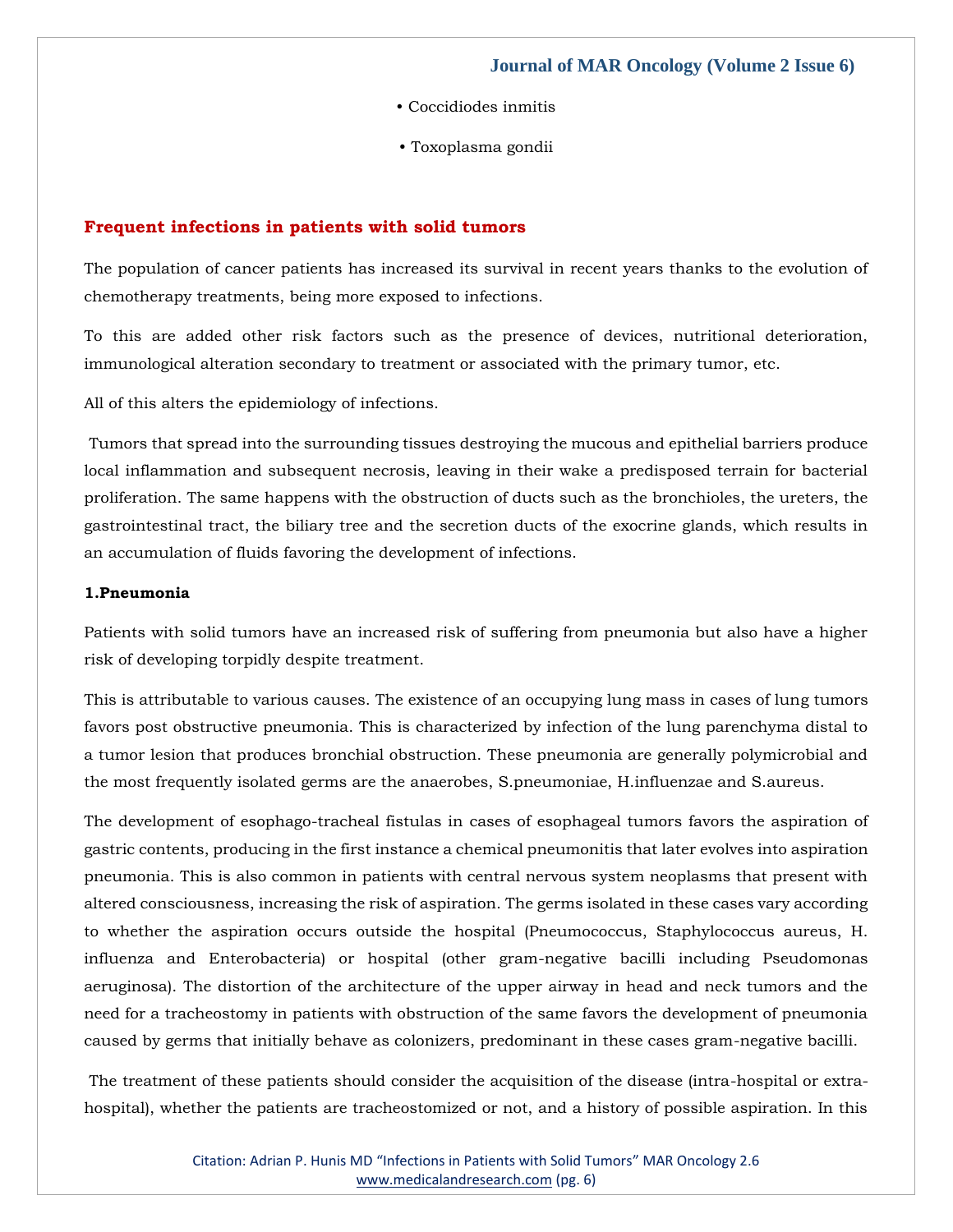case, the antibiotic coverage against anaerobic germs must be extended. The duration of treatment varies, depending on the clinical evolution and the isolated microorganisms, between 7-14 days. Patients with parapneumonic pleural effusion (empyema) must undergo surgical drainage and the treatment time is 21 days. It should be taken into account that in patients with poor evolution and history of aspiration, the possibility of abscess should be considered.

In this case, the treatment time should be extended and the need for combined surgical treatment should be evaluated.

## **2.Urinary infection**

Urinary tract infections in these patients are favored, on the one hand, by the anatomical effect of the tumors, and on the other hand, by the presence of bladder devices that can be used to unblock the urinary tree or in cases of incontinence.

A single catheterization in an outpatient has a risk of infection of 1% versus 10% in an inpatient. This risk increases in patients with other predisposing factors such as cancer patients, especially of the urinary tract. The catheter colonizes with the patient's colonic flora within approximately 48-72 hours, and over time an inflammatory response is stimulated that can result in acute cystitis. It is important to bear in mind that for taking a urine culture sample in permanently catheterized patients, the urinary catheter must be replaced to avoid contamination with colonizing germs. The most frequently isolated microorganisms are the gram-negative Enterobacteria type. What varies according to each case are the resistance patterns depending on the previous use of antibiotics, whether the infection is intra-hospital or extra-hospital, etc. Based on the above, an antibiotic will be chosen that preferably covers gramnegative microorganisms (quinolones) and if the patient is hospitalized, the spectrum should be expanded according to the epidemiology in each hospital (quinolones, 3rd generation cephalosporins, carbapenems, etc.). A urinary infection in these patients should always be interpreted as complicated, so the duration of treatment should not be less than 7-10 days.

Prophylactic antibiotic treatment in patients with recurrent urinary tract infections is not recommended as it generates antibiotic resistance due to selection pressure of the colonizing flora.

#### **3.Mucositis**

The presence of mucositis is a factor that predisposes the appearance of systemic infections, mainly bacterial ones. Streptococcus viridans is responsible for up to 39% of bacteremia in neutropenic patients and several authors propose oral lesions as the gateway. Patients with ulcerative mucositis have a three times greater risk of developing systemic Streptococcus pyogenes infections than other patients. Mucositis has also been implicated as a possible contributing factor to invasive vancomycin-resistant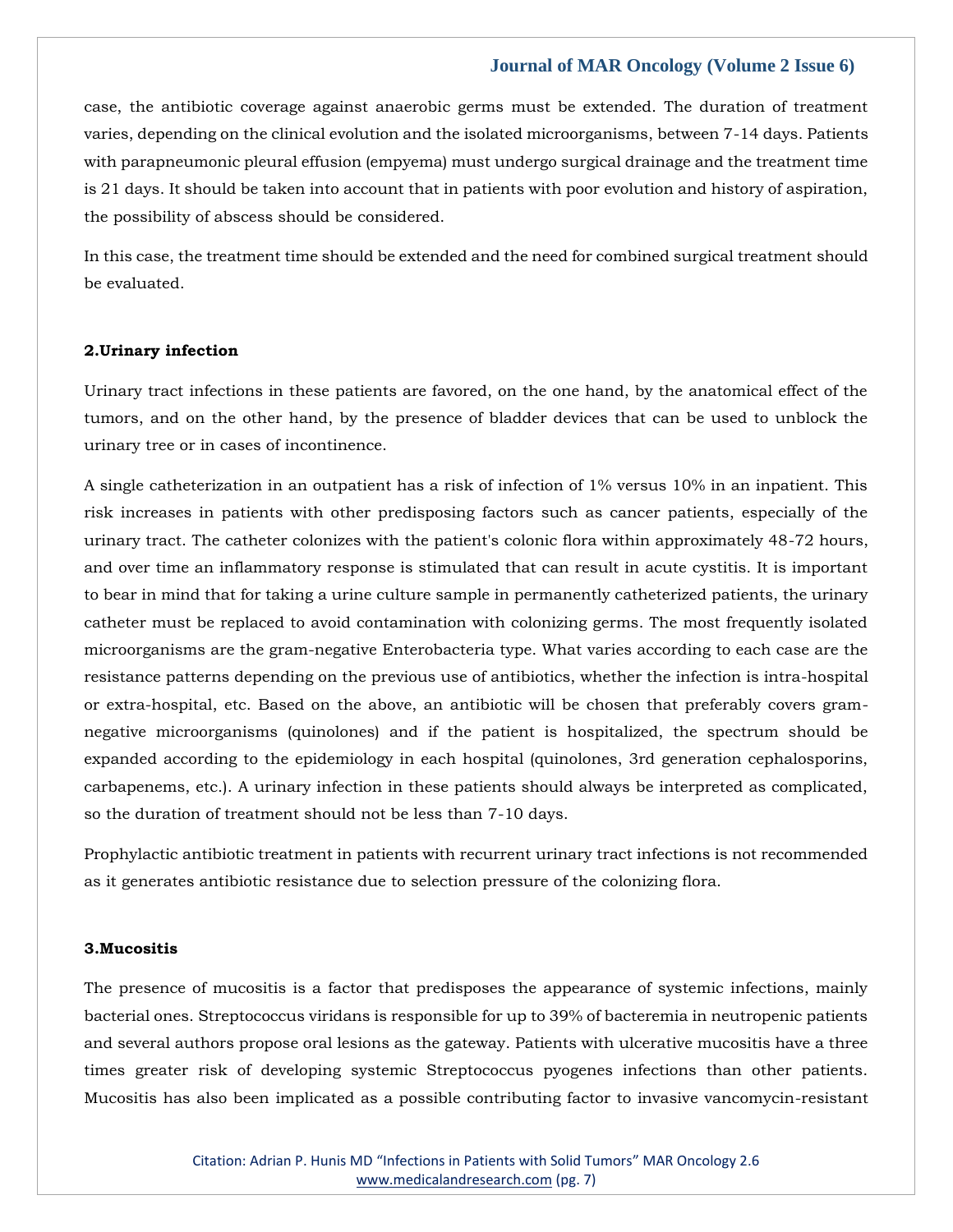enterococcal infection. Invasive fungal infections represent a major problem in cancer patients but are more common in oncohematologic patients.

But in these patients, it must also be taken into account that there are infections of the mucous membranes that contribute to the subsequent development of mucositis.

For example, the frequency of reactivation of Herpes simplex type 1 in patients with head and neck tumors after combined radiotherapy and chemotherapy treatment is 15% -20%, resulting in the most frequent symptomatic viral disease. Another infection rarely described in patients with solid tumors is CMV mucositis.

## **4.Bacteraemia**

The frequency of bacteraemia in cancer patients is related to the underlying pathology and also to the clinical condition of the patient.

The presence of microorganisms in the blood of cancer patients may reflect alterations in local conditions at the site of the neoplasm. In these cases, the tumors spread to neighboring tissues causing rupture of mucosal barriers and epithelial surfaces. This helps local inflammation and necrosis, creating a favorable environment for bacterial proliferation, especially of the endogenous flora.

In addition to the local component, there are also host factors that contribute to the development of bacteremia. For example alterations in immunity, malnutrition, tumor type and general condition.

Other important factors are the previous use of antibiotics, the type of chemotherapy and the presence of devices (urinary catheter, central venous catheter, etc.). The use of intravascular devices allows colonizing microorganisms to enter deep tissues and the bloodstream.

Bacteremia in patients with solid tumors are generally intranosocomial and in a large percentage, the entry gate (secondary bacteremia) can be identified. There are numerous publications in which the majority of bacteremia occurred in non-neutropenic patients and the associated risk factors are, firstly, a very poor clinical condition attributed to already disseminated tumors, and secondly, a history of significant weight loss.

The germs that are usually isolated vary according to the different series. The development of Streptococcus bovis and other streptococci in blood cultures should raise suspicion for the presence of a neoplasm of the gastrointestinal tract.

Coagulase-negative Staphylococcus, Staphylococcus aureus, Klebsiella spp., Enterobacter spp., Pseudomonas spp., Candida albicans, and Candida non-albicans are also frequently isolated.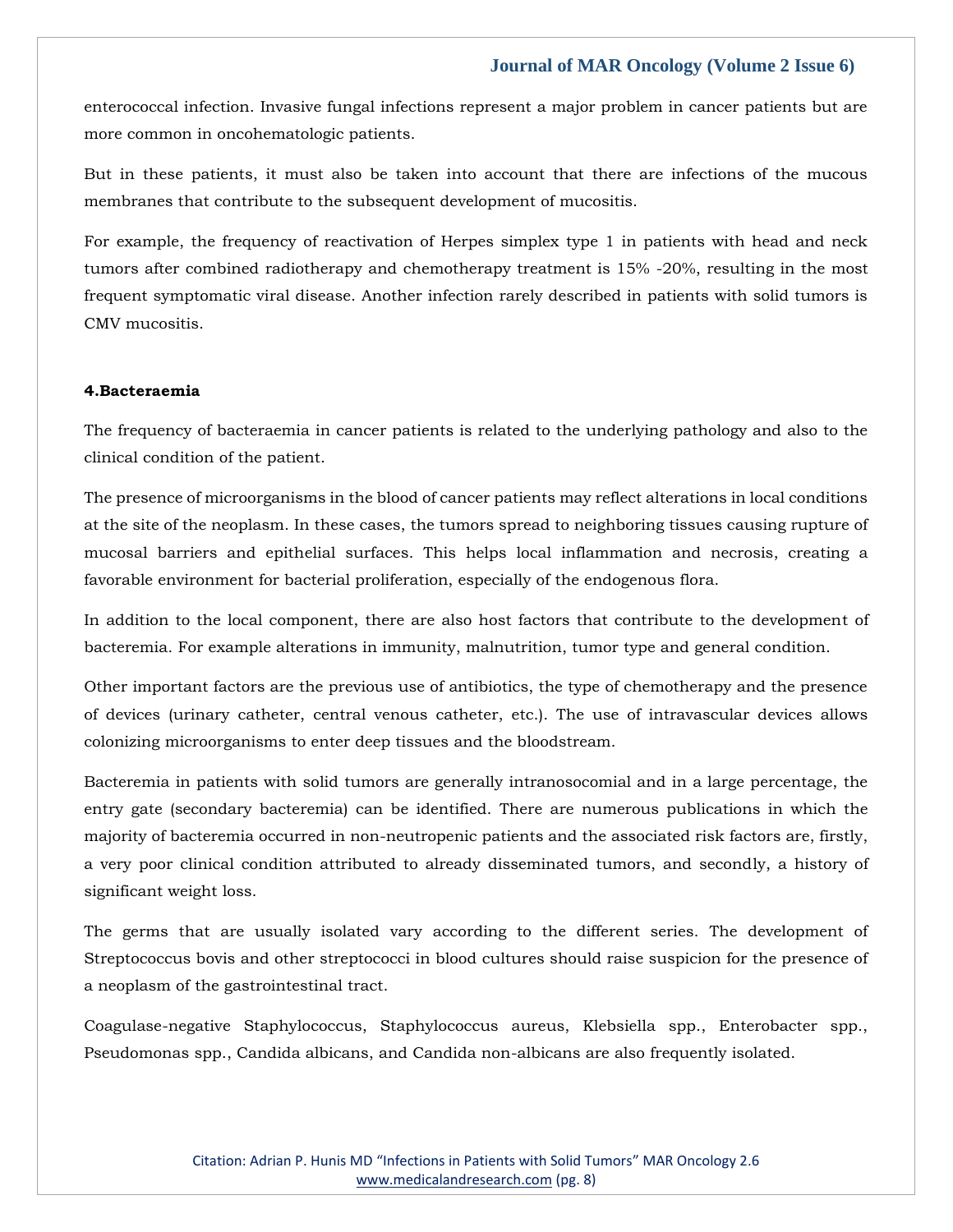Empirical treatment should be based on physical examination, on finding the primary focus of ongoing bacteremia, and on intra- or extra-hospital origin.

Antibiotics will be adapted according to the type of microorganism and the antibiogram.

#### **Prevention and prophylaxis measures**

General measures are aimed at preventing the appearance of infections in the patient with a solid tumor and at preventing their spread. But they also aim to improve the quality of life of the patient.

 $\neg$  Proper handwashing: it is the most important and effective measure to prevent the transmission of infections. It should be done preferably with antiseptic soap or alcohol-gel, before and after making contact with the patient regardless of the use of gloves.

 $\neg$  Antisepsis to reduce skin-mucosa colonization: daily baths, oral cleaning with antiseptic solutions (chlorhexidine swish), or gentle brushing

 $\neg$  Proper handling of catheters: use sterile gloves and a chemise for handling

 $\sim$  Avoid as far as possible the use of devices in patients who do not have an absolute indication (prolonged urinary catheterization, etc.).

 $\sim$  Topical treatment in patients with skin lesions with 0.25% sodium hypochlorite, is one of the best alternatives to reduce necrotic tissue. In case of developing allergy or local irritation, 4% chlorhexidine gluconate or 1% aqueous solution can be used.

 $\lnot$  Systemic treatment with metronidazole is also effective in reducing the number of colonies of microorganisms in necrotic tissue and consequently reduces the foul odor of this type of lesion.

 $\neg$  Prophylaxis of Pneumocystis carinii pneumonia (PCP)

PCP is one of the most important opportunistic infections in the oncological population, but with a wide predominance in oncohematological patients and bone marrow transplants. Patients with solid tumors treated with high-dose corticosteroids have a 1.3% incidence of suffering from PCP, therefore prophylactic treatment is not recommended.

But this causative agent of pneumonia should be taken into account when receiving a patient of these characteristics with a compatible clinical picture.